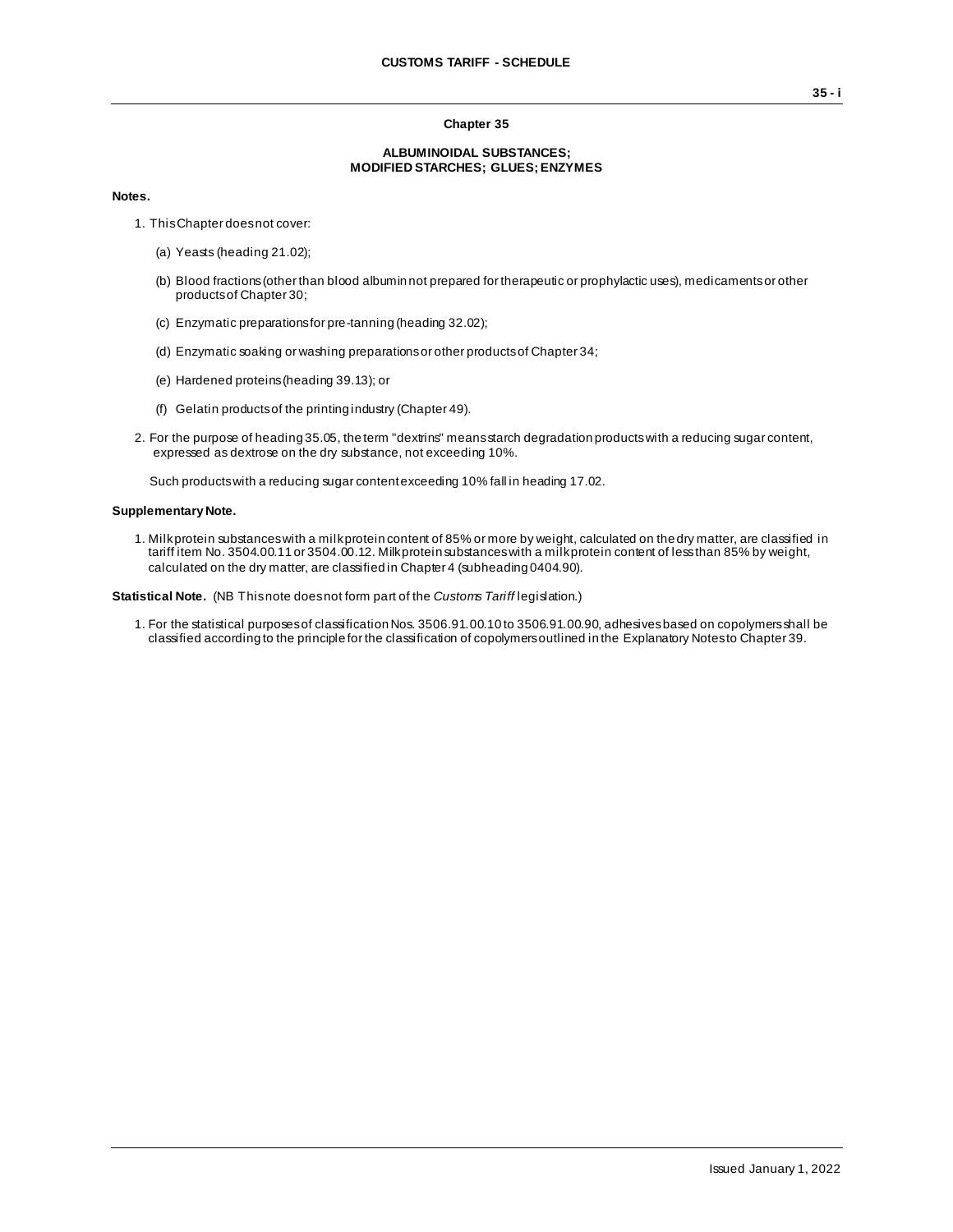| <b>Tariff</b><br>Item                                                   | <b>SS</b> | <b>Description of Goods</b>                                                                                                                                                                      | Unit of<br>Meas. | <b>MFN</b><br>Tariff | <b>Applicable</b><br><b>Preferential Tariffs</b>                                                                                    |  |  |
|-------------------------------------------------------------------------|-----------|--------------------------------------------------------------------------------------------------------------------------------------------------------------------------------------------------|------------------|----------------------|-------------------------------------------------------------------------------------------------------------------------------------|--|--|
|                                                                         |           |                                                                                                                                                                                                  |                  |                      |                                                                                                                                     |  |  |
| 35.01<br>Casein, caseinates and other casein derivatives; casein glues. |           |                                                                                                                                                                                                  |                  |                      |                                                                                                                                     |  |  |
| 3501.10.00 00 - Casein                                                  |           |                                                                                                                                                                                                  | <b>KGM</b>       | Free                 | AUT, NZT, CCCT, LDCT,<br>GPT, UST, CIAT, CT,<br>CRT, IT, NT, SLT, PT,<br>COLT, JT, PAT, HNT,<br>KRT, CEUT, UAT,<br>CPTPT, UKT: Free |  |  |
| 3501.90.00                                                              |           | -Other                                                                                                                                                                                           |                  | Free                 | CCCT, LDCT, GPT, UST,<br>CIAT, CT, CRT, IT, NT,<br>SLT, PT, COLT, JT, PAT,<br>HNT, KRT, CEUT, UAT,<br>CPTPT, UKT: Free              |  |  |
|                                                                         |           |                                                                                                                                                                                                  | <b>KGM</b>       |                      |                                                                                                                                     |  |  |
|                                                                         |           |                                                                                                                                                                                                  | <b>KGM</b>       |                      |                                                                                                                                     |  |  |
| 35.02                                                                   |           | Albumins (including concentrates of two or more whey proteins,<br>containing by weight more than 80% whey proteins, calculated on the<br>dry matter), albuminates and other albumin derivatives. |                  |                      |                                                                                                                                     |  |  |
|                                                                         |           | -Egg albumin:                                                                                                                                                                                    |                  |                      |                                                                                                                                     |  |  |
| 3502.11                                                                 |           | - -Dried                                                                                                                                                                                         |                  |                      |                                                                                                                                     |  |  |
|                                                                         |           | 3502.11.10 00 - - - Within access commitment                                                                                                                                                     | KGM              | 8.5%                 | CCCT, LDCT, UST, CT,<br>CRT, PT, COLT, JT, PAT,<br>CEUT, UAT, CPTPT,<br>UKT: Free                                                   |  |  |
|                                                                         |           | 3502.11.20 00 - - - Over access commitment                                                                                                                                                       | KGM              | \$6.12/kg            |                                                                                                                                     |  |  |
| 3502.19<br>- -Other                                                     |           |                                                                                                                                                                                                  |                  |                      |                                                                                                                                     |  |  |
|                                                                         |           | 3502.19.10 00 - - - Within access commitment                                                                                                                                                     | KGM              | 6.63¢/kg             | CCCT, LDCT, UST, CT,<br>CRT, PT, COLT, JT, PAT,<br>CEUT, UAT, CPTPT,<br><b>UKT: Free</b>                                            |  |  |
|                                                                         |           | 3502.19.20 00 - - - Over access commitment                                                                                                                                                       | KGM              | \$1.52/kg            |                                                                                                                                     |  |  |
|                                                                         |           | 3502.20.00 00 - Milk albumin, including concentrates of two or more whey proteins                                                                                                                | KGM              | 6.5%                 | CCCT, LDCT, UST,<br>MXT, CIAT, CT, CRT, PT,<br>COLT, JT, PAT, HNT,<br>KRT, CEUT, UAT,<br>CPTPT, UKT: Free<br>GPT: 3%                |  |  |
| 3502.90.00 00 - Other                                                   |           |                                                                                                                                                                                                  | KGM              | Free                 | CCCT, LDCT, GPT, UST,<br>MXT, CIAT, CT, CRT, PT,<br>COLT, JT, PAT, HNT,<br>KRT, CEUT, UAT,<br>CPTPT, UKT: Free                      |  |  |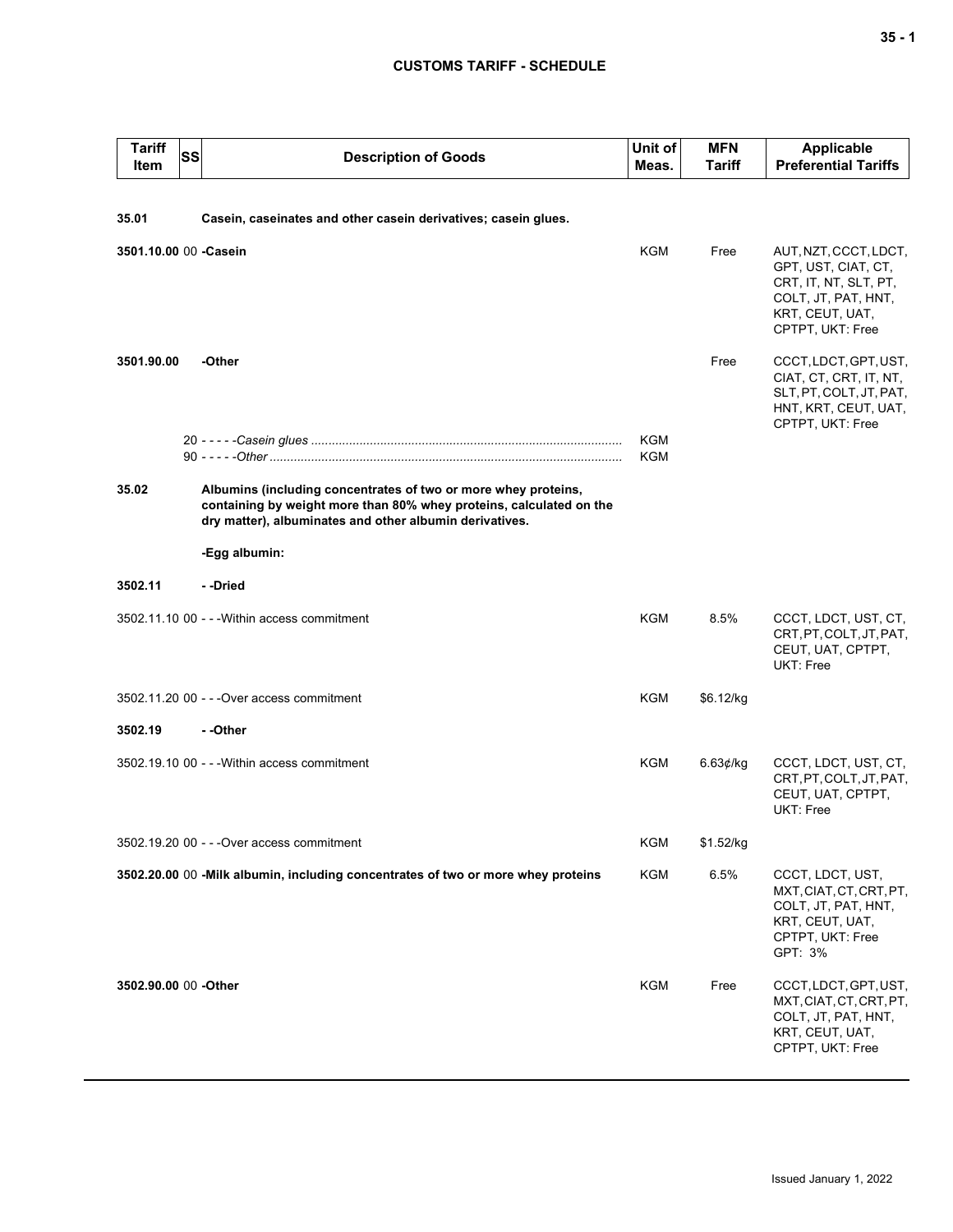| <b>Tariff</b><br>Item       | <b>SS</b> | <b>Description of Goods</b>                                                                                                                                                                                                         | Unit of<br>Meas.         | <b>MFN</b><br>Tariff   | <b>Applicable</b><br><b>Preferential Tariffs</b>                                                                                         |
|-----------------------------|-----------|-------------------------------------------------------------------------------------------------------------------------------------------------------------------------------------------------------------------------------------|--------------------------|------------------------|------------------------------------------------------------------------------------------------------------------------------------------|
| 3503.00.00                  |           | Gelatin (including gelatin in rectangular (including square) sheets,<br>whether or not surface-worked or coloured) and gelatin derivatives;<br>isinglass; other glues of animal origin, excluding casein glues of<br>heading 35.01. |                          | Free                   | AUT, NZT, CCCT, LDCT,<br>GPT, UST, MXT, CIAT,<br>CT, CRT, IT, NT, SLT, PT,<br>COLT, JT, PAT, HNT,<br>KRT, CEUT, UAT,<br>CPTPT, UKT: Free |
|                             |           |                                                                                                                                                                                                                                     | <b>KGM</b><br><b>KGM</b> |                        |                                                                                                                                          |
| 3504.00                     |           | Peptones and their derivatives; other protein substances and their<br>derivatives, not elsewhere specified or included; hide powder, whether<br>or not chromed.                                                                     |                          |                        |                                                                                                                                          |
|                             |           | - - - Milk protein substances:                                                                                                                                                                                                      |                          |                        |                                                                                                                                          |
| 3504.00.11                  |           | ----Within access commitment                                                                                                                                                                                                        |                          | Free                   | CCCT, LDCT, GPT, UST,<br>MXT, CIAT, CT, CRT,<br>HNT, KRT, CEUT, UAT,<br>CPTPT, UKT: Free                                                 |
|                             |           |                                                                                                                                                                                                                                     | KGM<br>KGM               |                        |                                                                                                                                          |
| 3504.00.12                  |           | ----Over access commitment                                                                                                                                                                                                          |                          | less than<br>\$3.15/kg | 270% but not UST, MXT, CIAT, CT,<br>CRT, CEUT, CPTPT,<br>UKT: Free                                                                       |
|                             |           |                                                                                                                                                                                                                                     | KGM<br>KGM               |                        |                                                                                                                                          |
| 3504.00.90 00 - - - Other   |           |                                                                                                                                                                                                                                     | KGM                      | Free                   | CCCT, LDCT, GPT, UST,<br>MXT, CIAT, CT, CRT,<br>CEUT, UAT, CPTPT,<br>UKT: Free                                                           |
| 35.05                       |           | Dextrins and other modified starches (for example, pregelatinized or<br>esterified starches); glues based on starches, or on dextrins or other<br>modified starches.                                                                |                          |                        |                                                                                                                                          |
| 3505.10                     |           | -Dextrins and other modified starches                                                                                                                                                                                               |                          |                        |                                                                                                                                          |
|                             |           | ---Etherified or esterified starches:                                                                                                                                                                                               |                          |                        |                                                                                                                                          |
|                             |           | 3505.10.11 00 - - - - Cationic potato starch for use in the manufacture of paper or paperboard KGM                                                                                                                                  |                          | Free                   | CCCT, LDCT, GPT, UST,<br>MXT, CIAT, CT, CRT, PT,<br>COLT, JT, PAT, HNT,<br>KRT, CEUT, UAT,<br>CPTPT, UKT: Free                           |
| 3505.10.19 00 - - - - Other |           |                                                                                                                                                                                                                                     | <b>KGM</b>               | 8%                     | CCCT, LDCT, UST,<br>MXT, CIAT, CT, CRT, PT,<br>COLT, JT, PAT, HNT,<br>KRT, CEUT, UAT,<br>CPTPT, UKT: Free<br>GPT: 3%                     |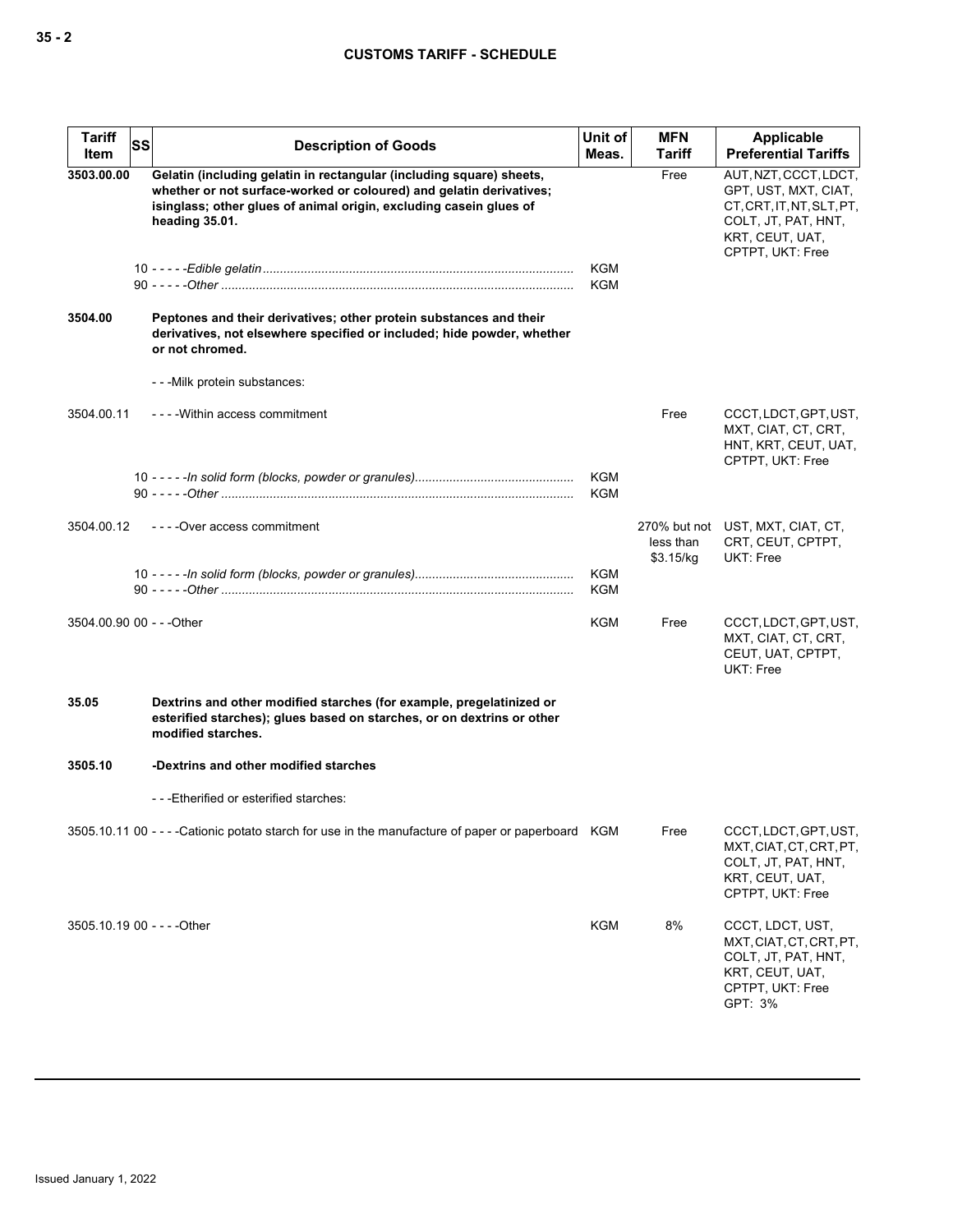| <b>Tariff</b><br><b>SS</b><br>Item | <b>Description of Goods</b>                                                                                                                                                                                                | Unit of<br>Meas.  | <b>MFN</b><br><b>Tariff</b> | Applicable<br><b>Preferential Tariffs</b>                                                                                         |
|------------------------------------|----------------------------------------------------------------------------------------------------------------------------------------------------------------------------------------------------------------------------|-------------------|-----------------------------|-----------------------------------------------------------------------------------------------------------------------------------|
|                                    | 3505.10.20 00 - - - Pregelatinized starch;<br>Soluble starch (amylogen)                                                                                                                                                    | <b>KGM</b>        | 6.5%                        | CCCT, LDCT, UST,<br>MXT, CIAT, CT, CRT, PT,<br>COLT, JT, PAT, HNT,<br>KRT, CEUT, UAT,<br>CPTPT, UKT: Free<br>GPT: 3%              |
| 3505.10.90                         | ---Other                                                                                                                                                                                                                   |                   | Free                        | CCCT, LDCT, GPT, UST,<br>MXT, CIAT, CT, CRT, PT,<br>COLT, JT, PAT, HNT,<br>KRT, CEUT, UAT,<br>CPTPT, UKT: Free                    |
|                                    |                                                                                                                                                                                                                            | <b>KGM</b><br>KGM |                             |                                                                                                                                   |
| 3505.20                            | -Glues                                                                                                                                                                                                                     |                   |                             |                                                                                                                                   |
|                                    | 3505.20.10 00 - --Blend of potato starch and synthetic polymer for use in the manufacture of KGM<br>pre-pasted wallpaper                                                                                                   |                   | Free                        | CCCT, LDCT, GPT, UST,<br>MXT, CIAT, CT, CRT, IT,<br>NT, SLT, PT, COLT, JT,<br>PAT, HNT, KRT, CEUT,<br>UAT, CPTPT, UKT: Free       |
| 3505.20.90 00 - - - Other          |                                                                                                                                                                                                                            | <b>KGM</b>        | 8%                          | CCCT, LDCT, UST,<br>MXT, CIAT, CT, CRT, IT,<br>NT, SLT, PT, COLT, JT,<br>PAT, HNT, KRT, CEUT,<br>UAT, CPTPT, UKT: Free<br>GPT: 3% |
| 35.06                              | Prepared glues and other prepared adhesives, not elsewhere specified<br>or included; products suitable for use as glues or adhesives, put up for<br>retail sale as glues or adhesives, not exceeding a net weight of 1 kg. |                   |                             |                                                                                                                                   |
|                                    | 3506.10.00 00 -Products suitable for use as glues or adhesives, put up for retail sale as<br>glues or adhesives, not exceeding a net weight of 1 kg                                                                        | KGM               | 6.5%                        | CCCT, LDCT, UST,<br>MXT, CIAT, CT, CRT, IT,<br>NT, SLT, PT, COLT, JT,<br>PAT, HNT, KRT, CEUT,<br>UAT, CPTPT, UKT: Free<br>GPT: 3% |
|                                    | -Other:                                                                                                                                                                                                                    |                   |                             |                                                                                                                                   |
| 3506.91.00                         | --Adhesives based on polymers of headings 39.01 to 39.13 or on rubber                                                                                                                                                      |                   | Free                        | CCCT, LDCT, GPT, UST,<br>MXT, CIAT, CT, CRT, IT,<br>NT, SLT, PT, COLT, JT,<br>PAT, HNT, KRT, CEUT,<br>UAT, CPTPT, UKT: Free       |